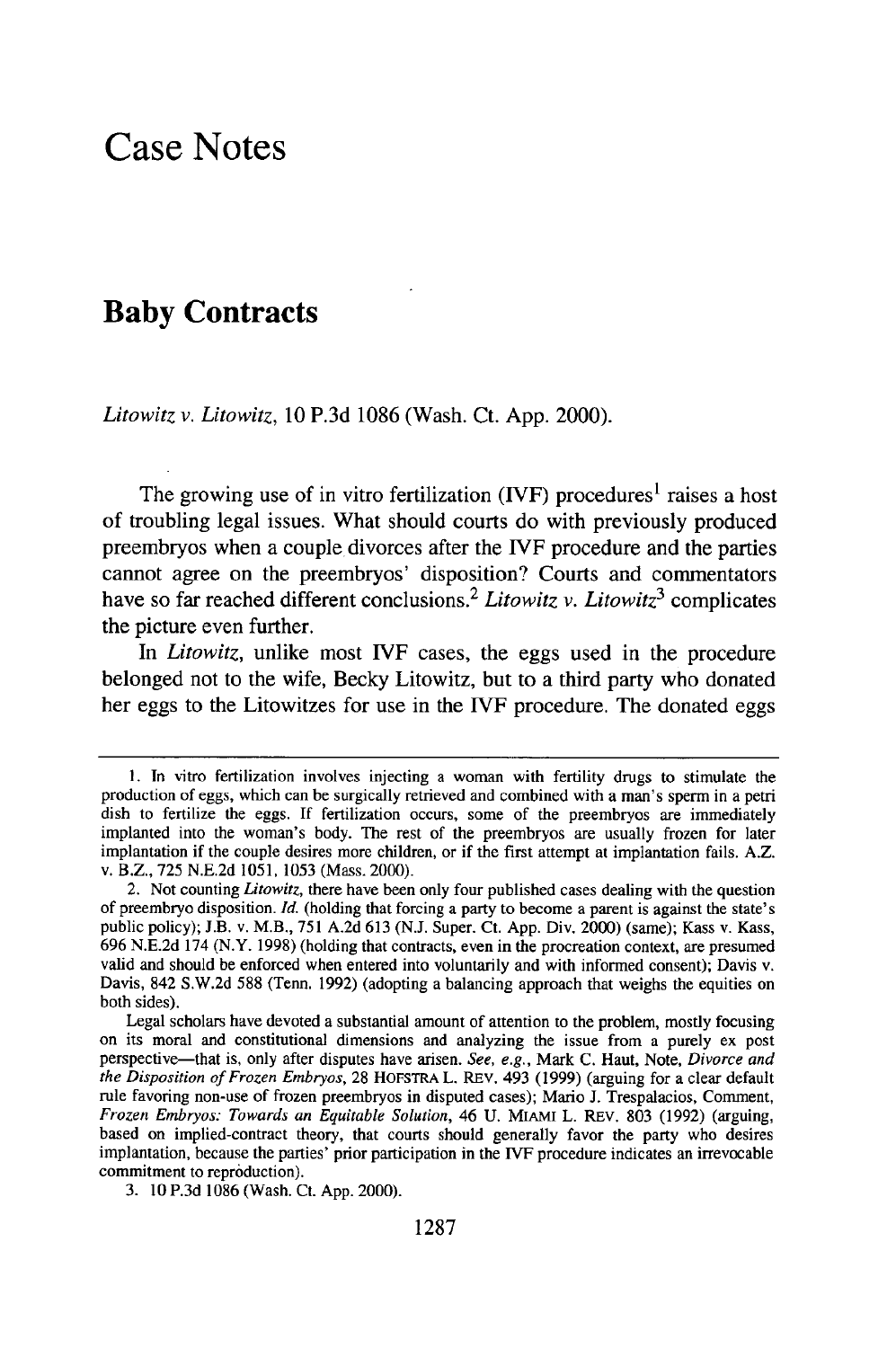were combined with the sperm of the husband, David Litowitz, to produce preembryos, which were then implanted into the body of a fourth partythe surrogate mother. The procedure did not involve Becky Litowitz's participation, although she and David would become the legal parents of any resulting child. Standing in the middle of this complicated arrangement was an additional fifth party--- the medical clinic.

Luckily, the procedure worked, and baby Micah was born. Unfortunately, the couple soon separated. In the marriage dissolution, Becky wanted the court to award the remaining frozen preembryos to her for further implantation in a surrogate. David, on the other hand, did not want to be thrust into an unwanted parenting role and preferred that the preembryos be awarded to him so that he could put them up for out-of-state adoption. The Washington Court of Appeals ruled in David's favor. After finding that there was no agreement governing the dispute, the court adopted a balancing test and found that David's interests were weightier. He was the only genetic progenitor, and courts are generally reluctant to force any party to become a parent.

Focusing on David's rights as against Becky's, the court's opinion is hard to fault. However, *Litowitz* presents a set of facts that warrants a closer look. The large number of parties involved in some IVF procedures makes potential disputes extremely hard to disentangle. In such situations, the desirability of ex ante contracting becomes especially obvious. For numerous reasons, however, parties are loathe to contract in the IVF context. This Case Note analyzes the reasons for this reluctance and offers a proposal that maximizes contracting incentives. In brief, I argue that IVF clinics should be assessed a "court user fee" whenever judicial intervention is needed to resolve IVF disputes, unless the particular issues have been adequately anticipated in the contract beforehand. As a first step, I explore the problems that arise when there is no contract.

**I**

As the *Litowitz* court acknowledged, the case was actually much more complicated than it first appeared, because the interests of the egg donorwho contributed genetic materials and thus had a much stronger claim than Becky-diverged sharply from David's interests. The egg donor in *Litowitz* did not want David to put the preembryos up for out-of-state adoption. "In the event that the court fails to award the preembryos to Becky," she declared in a motion to the court, "I insist that the court award the preembryos to me or return the eggs to me in accordance with the contract."<sup>4</sup> The court was able to avoid dealing squarely with the egg

*<sup>4.</sup> Id.* at **1090.**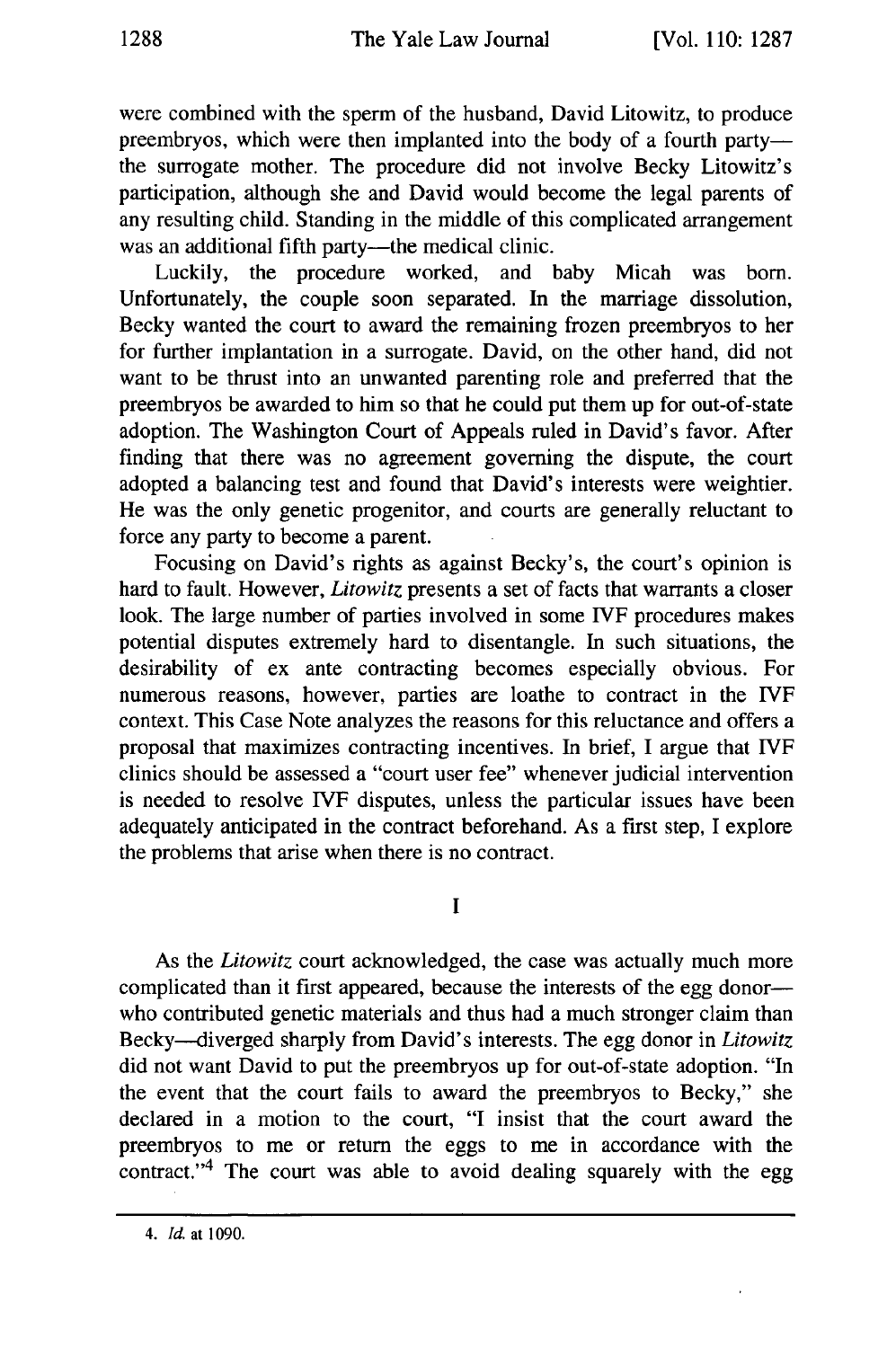donor's interests and how her rights ought to be balanced because she was not a party to the lawsuit. But the question could not have been avoided if she had asserted her rights.

Making matters worse, the contract the egg donor made with the Litowitz couple before she donated her eggs to them was by no means clear and did not contemplate dissolution of the Litowitzes' marriage. As the court noted, the contract only made reference to "eggs." The eggs no longer existed, however. The court wrote that the eggs "have been fertilized and are now preembryos. Thus, the egg donor's request that the 'eggs' be returned to her.., cannot be met. And nothing in the contract controls disposition of the preembryos or requires the egg donor's consent to disposition of the preembryos."<sup>5</sup> Therefore, if she had asserted her rights, the court could not have simply interpreted the contract. No provision was directly on point.

Unfortunately, the question may not be amenable to judicial resolution in the typical, straightforward fashion. In previous cases, courts were often able to resolve disputes by adopting a crisp, bright-line rule that strongly favored the party who did not want to procreate.<sup>6</sup> In cases like *Litowitz*, however, this' bright-line approach is inapplicable. David, unlike the husbands in other cases, was not against the use of the preembryos. Instead, he wanted to put them up for adoption. The conflict was not one between the right to procreate and the right not to procreate. Rather, the conflict was more akin to a custody battle.

II

The multiparty scenario in *Litowitz* and the troubling questions the case raises highlight the desirability of ex ante contracts that address various contingencies, including divorce. Despite the well-known benefits of ex ante contracting, however, parties consistently fail to specify what should be done in case of separation. Even when the egg donor in *Litowitz* took the trouble to contract with the couple, everyone stayed silent about the possibility of divorce. This Part discusses several possible explanations for this reluctance to contract.

The reasons are not hard to fathom. For substantially the same reasons that many couples do not enter into prenuptial agreements, couples

*<sup>5.</sup> Id.*

*<sup>6.</sup> See A.Z.,* 725 N.E.2d at 1057-58 (holding that the court would not compel a donor to become a parent against his or her will, since "forced procreation is not an area amenable to judicial enforcement"); *J.B.,* 751 A.2d at 614 (agreeing with the reasoning in the *A.Z* case and holding that the court would not force a party to become a parent); *Davis,* 842 S.W.2d at 603-04 (finding that the interest of the party who opposes procreation outweighs the interest of the party who prefers implantation). The *Litowitz* court arrived at a similar conclusion.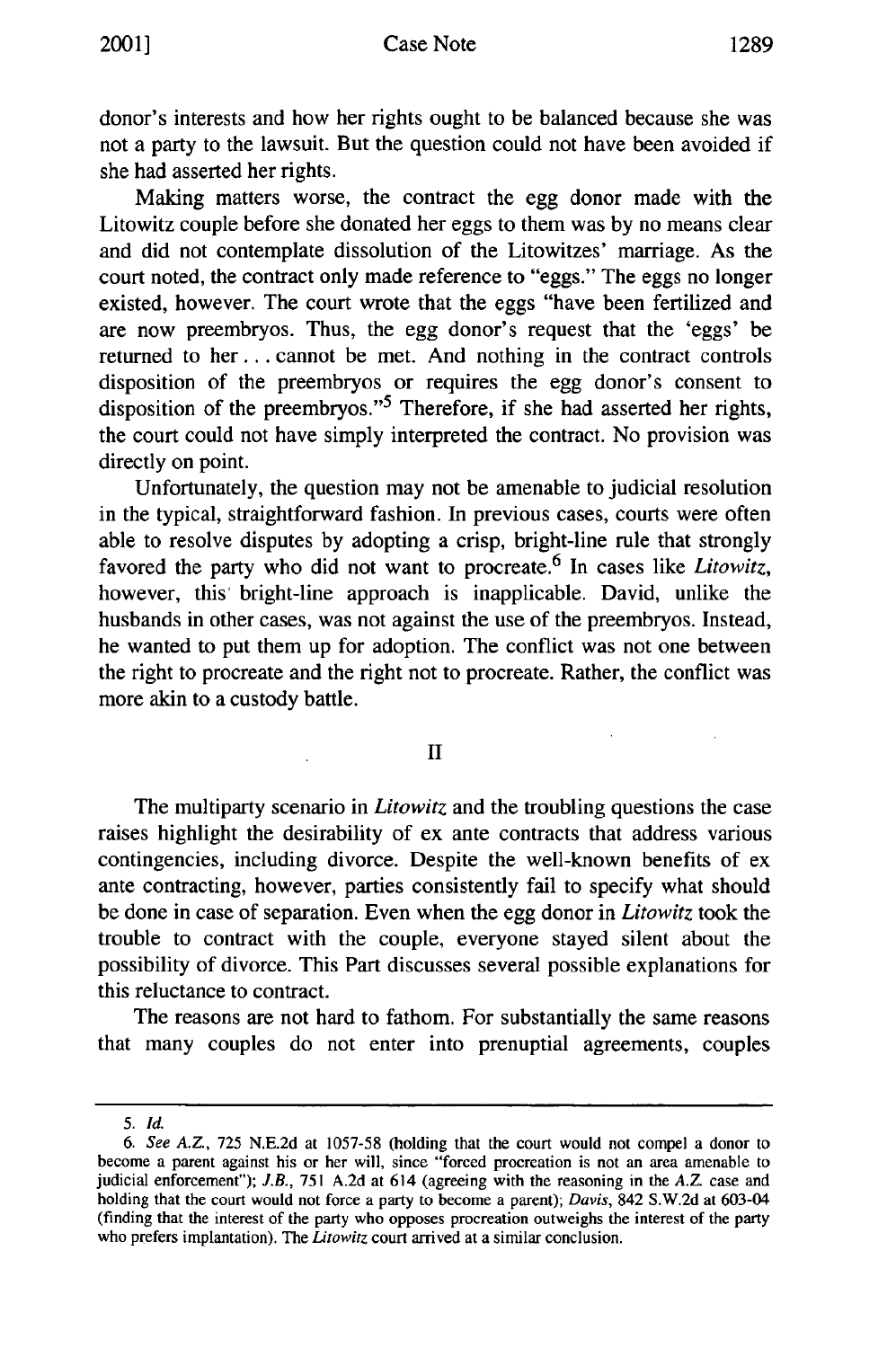contemplating the IVF procedure do not like to talk about the possibility of separation. There may be strong norms against bringing the law to bear in the intimate contexts of marriage and reproduction.<sup>7</sup> Indeed, the IVF procedure goes one large step further than marriage in terms of the level of emotional commitment involved by both parties. Alternatively, one can think of the problem in terms of faulty risk estimation. Evidence has shown that parties underestimate the risks of divorce on the eve of marriage.<sup>8</sup> At least one commentator has suggested that couples going through the IVF procedure suffer from similar cognitive distortions in their estimation of risks.<sup>9</sup>

Aside from the fact that few people think about the risk of litigation in the first place, the second reason for parties' failure to contract is that the consequences of not contracting may appear minimal. Parties trust that courts will do the "right thing" by balancing the parties' interests when disputes arise. While some courts purport to adhere to bright-line default rules in the absence of contracts, there are reasons to believe that courts will not adhere strictly to defaults when doing so causes injustice. As Carol Rose has observed, courts often fudge even seemingly clear-cut default rules-what she calls "hard-edged rules" or "crystals"-- to accommodate notions of equity and "individualized justice," gradually turning them into muddier doctrines that no longer yield clean, mechanical answers.<sup>10</sup> Therefore, even if a party dislikes the default, he still may not contract around it.

Finally, third parties involved in the IVF procedure also have few incentives to speak up. IVF clinics, especially for-profit clinics, do not like to scuttle IVF transactions. They reap immediate profits with each completed procedure, but do not bear the brunt of the costs of any subsequent disagreements by couples. Hence, the incentives faced by clinics-and, to some extent, egg donors-point in the direction of easing the path to the operation. Even if contracts were written governing the rights of the clinic and the couple, respectively, there might not be any contract terms with respect to the rights of the husband as against those of the wife.

*<sup>7.</sup> See* Cory Adams, *Part Three: Getting Married: Premarital Agreements,* 11 J. **CONTEMP.** LEGAL ISSUES 121, 122 (2000) ("[M]any people find the merger of contract and marriage unromantic, even heartless. Premarital contracts are sometimes viewed as a back-up plan *just in case,* the suggestion of which may result in a cancellation of the wedding."); Lisa Bernstein, *Social Norms and Default Rules Analysis,* 3 **S.** CAL. INTERDISC. L.J. 59, 73 & n.45 (1993) (arguing that "relational factors" have a strong influence on parties' willingness to contract around default rules and that "marriage is an example of a contracting context where the relational costs of varying default rules... through a prenuptial agreement may be particularly high").

<sup>8.</sup> William Sieck, Comment, *In Vitro Fertilization and the Right To Procreate: The Right to No,* 147 U. PA. L. REV. 435, 466 n.179 (1998).

<sup>9.</sup> *Id.*

<sup>10.</sup> Carol M. Rose, *Crystals and Mud in Property Law,* 40 STAN. L. REV. 577,595 (1988).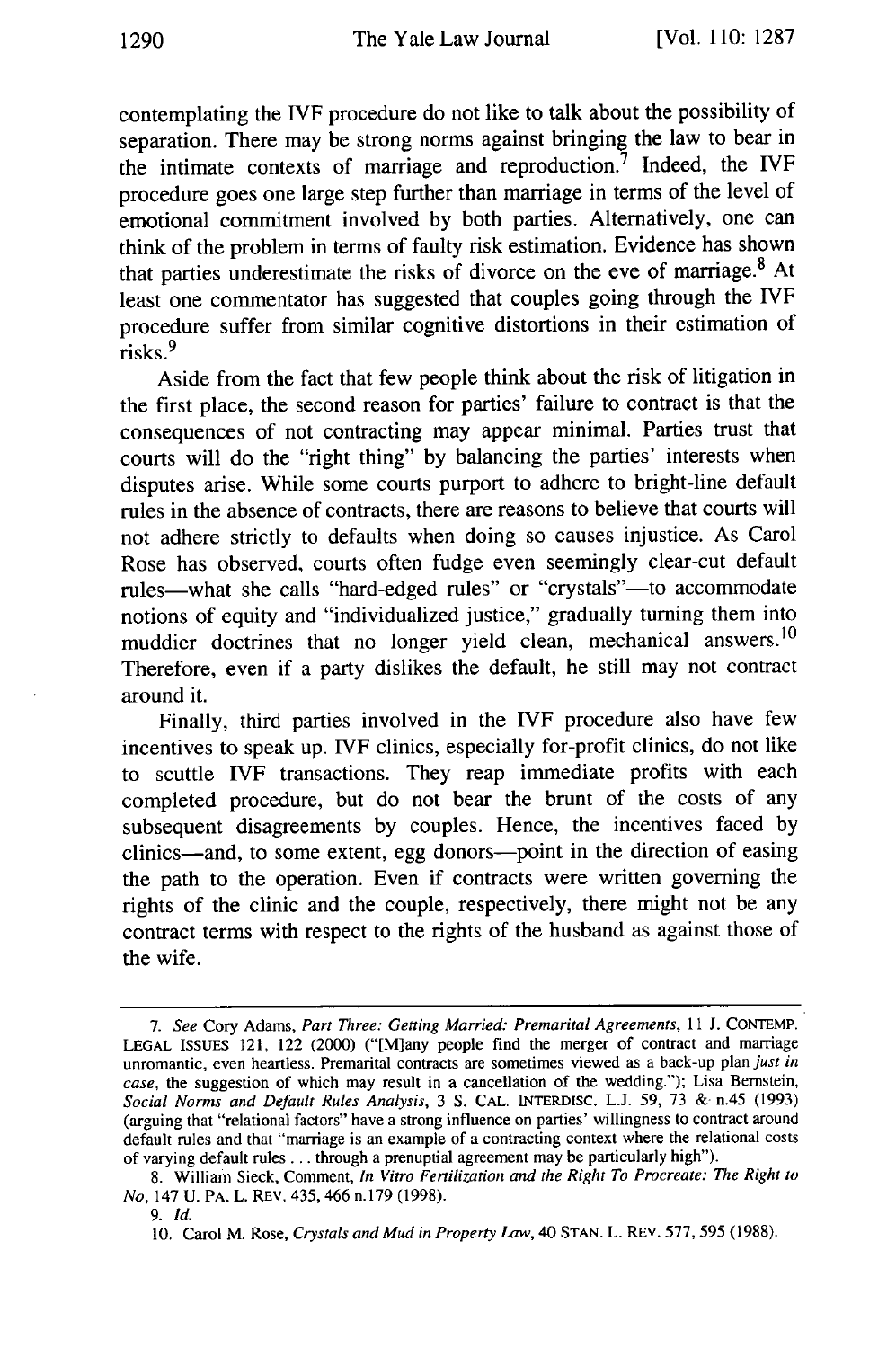While understandable, these barriers to contracting entail costs to society. The externalized litigation costs are far from negligible, and most likely offset any earlier savings in contracting costs by the parties. Perhaps in recognition of this problem, Florida passed a law in 1997 requiring parties to contract before they embark on the procedure, $^{11}$  and other states have considered similar legislation.<sup>12</sup> However, this sort of command-andcontrol solution may not work very well. As several commentators have observed, there is little assurance that these contracts will be entered into knowledgeably. Clinics may simply go through the motions and ask clients to sign standardized forms that turn out to be unenforceable when disputes arise.<sup>13</sup> Hence, unless courts are to turn a blind eye to these problems and enforce contracts regardless of the lack of consent, judges may still be left without any guidance at the end of the day. Furthermore, as experience in the administrative field shows, a top-down regulatory approach produces inefficiencies. 14 There may be better ways to avoid protracted litigation.

III

A better idea worth pursuing is to make clinics more responsible for the decision whether—and how—a contract should be drawn up in particular cases. As repeat players, clinics are best situated to acquire expertise in writing and revising contracts suitable for simple recurring transactions. They are also the ones that can best decide from experience what sorts of IVF arrangements are most likely to result in disputes that cannot easily be resolved out of court and thus require more extensive contracting. For example, clinics should be particularly alert to the potential landmines lurking beneath a *Litowitz-type* arrangement that requires many parties' cooperation. Ideally, clinics should help the parties write a detailed contract in these situations, spelling out various contingencies and treating contracting costs as ordinary expenses. Under the status quo, however, IVF clinics have no incentives to do so. This Part explains how a system of court user fees may help fix the problem.

When a dispute arises that requires judicial intervention, the court should charge the IVF clinic responsible for the particular IVF procedure in question a court user fee, unless the dispute is governed by a contractual

<sup>11.</sup> FLA. STAT. ch. 742.17 (2000).

<sup>12.</sup> See, e.g., A.B. 2478, 208th Leg. (N.J. 1999); S.B. 1120, 222d Leg. (N.Y. 1999). See generally Jennifer Hodges, Comment, Thursday's Child: Litigation over Possession of Cryopreserved Embryos as a Call for Legislation, 40 **SANTA** CLARA L. REV. 257 (1999) (discussing legislation and proposals relating to the disposition of frozen preembryos).

<sup>13.</sup> See, e.g., Ellen A. Waldman, Disputing over Preembryos: Of Contracts and Consents, 32 ARIZ. ST. L.J. 897 (2000); Haut, supra note 2, at 523-24.

<sup>14.</sup> See, e.g., Richard H. Pildes & Cass R. Sunstein, Reinventing the Regulatory State, 62 U. CHI. L. REv. **1,** 98 (1995).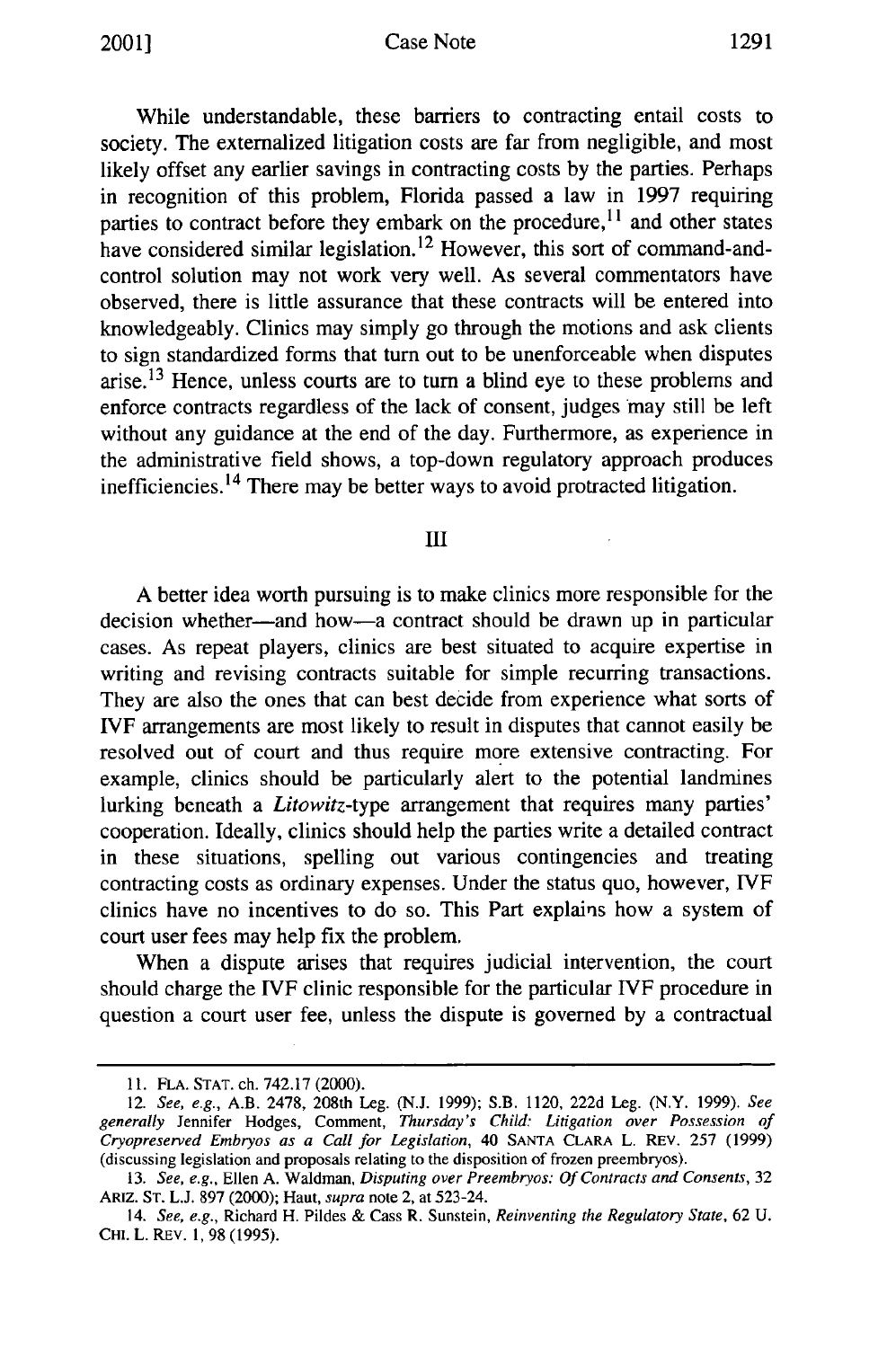provision hammered out by the parties ex ante. For example, if something is in dispute, but the contract anticipates that contingency and provides guidance for its resolution, the clinic should be .spared the fee even if judicial intervention is required. In these cases, the parties have clearly overcome their usual reluctance to contract in the IVF context by having included a provision that directly governs. Charging them a fee in this situation, when other regular users of the court system are not assessed a similar fee, discourages IVF compared to other activities that carry no such penalty. Unless IVF procedures are deemed socially undesirable, chilling the use of the technology is not a good result.

In contrast, if a dispute arises about which the contract provides no guidance, the clinic should be assessed the fee. The amount should be roughly equal to the increase in adjudication costs attributed to the absence of a contractual provision governing the dispute. In the presence of contractual provisions directly on point, courts can usually resolve disagreements more easily. Their absence deprives courts of that benefit and increases adjudication costs, which the parties, not society, should bear. By making IVF clinics internalize this increase in adjudication costs, this proposal gives clinics an incentive to require parties to make socially efficient contracts before they start the procedure. This is because profitmaximizing clinics will now decide whether to require a contract (and how specific the contract should be) based on a consideration of all the relevant costs and benefits, taking into account the probabilities of various contingencies actually happening. For example, clinics will probably require a couple engaged in a simple two-party transaction to complete only a fairly simple form that stipulates how the preembryos should be disposed of in case of separation. Even if the couple divorces and goes to court to fight the issue, the clinic would be off the hook as long as the dispute was anticipated in the contract. In contrast, the clinic will likely require parties undergoing a *Litowitz-type* operation to write more extensive contracts, specifying contingencies not limited to divorce-for example, the possibility that the egg donor may change her mind.

Of course, IVF clinics can shift the court user fee, as well as any contracting expenses, back to their clients by charging them higher fees for the IVF procedure at the outset. But this shifting of costs back to the customers is unobjectionable because, under competitive market conditions, the amount of shifting in a particular case should reflect the complexity of the couple's particular arrangement, as well as the couple's willingness to cooperate with the clinic to reduce costs by writing clear contracts. From a policy standpoint, the proposal here—incorporating a "due care" component by rewarding clinics for anticipating risks and letting them walk off scot-free when there is an adequate contract-is superior to a strictliability regime in which clinics are assessed a fee whenever IVF issues are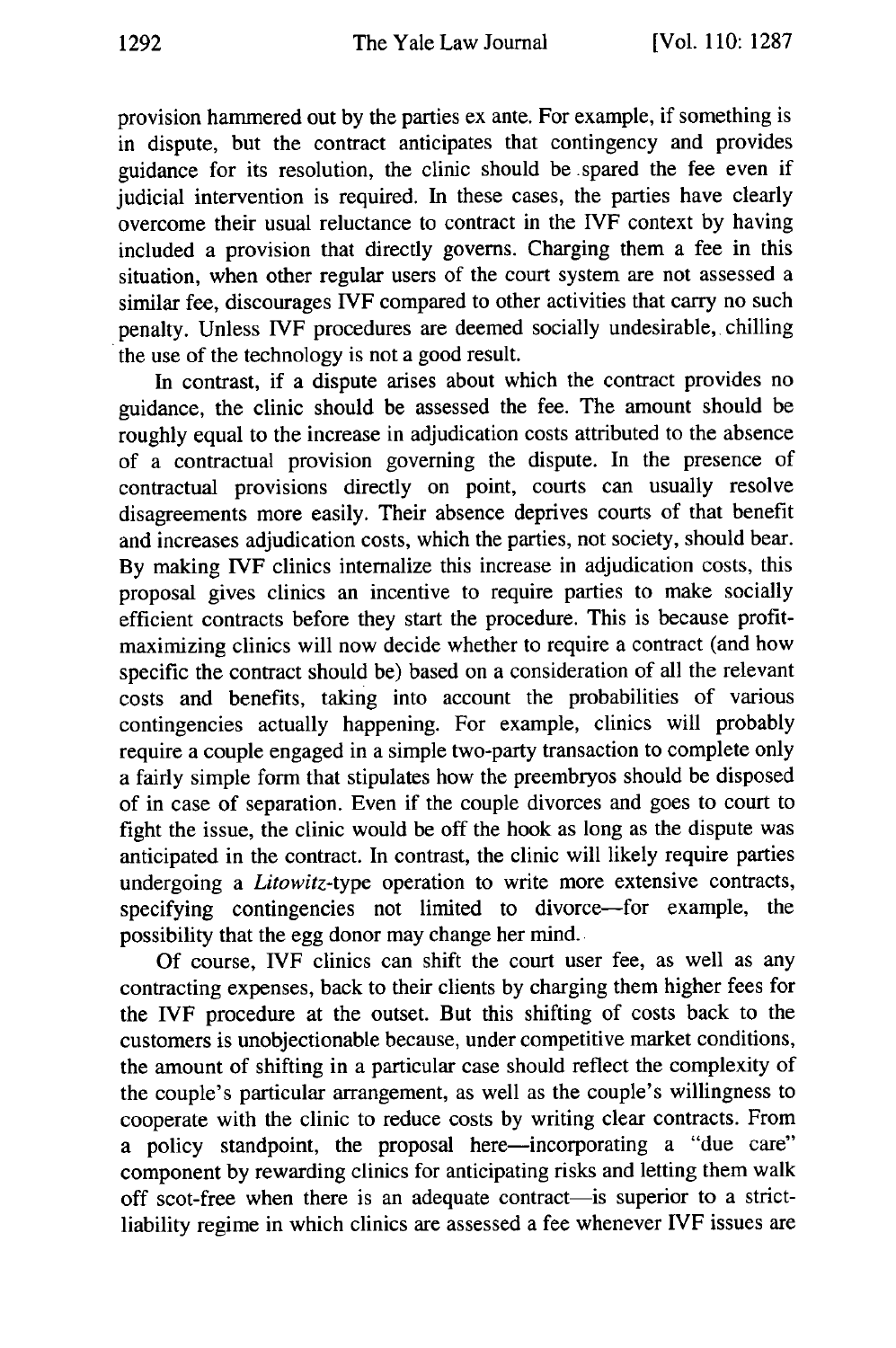litigated, regardless of the presence of contract. That is because this proposal minimizes a host of potential bias problems in the perception of divorce rates, relating to age, ethnicity, class, and religion. With strict liability, clinics would be tempted to focus on these questions because they would be automatically mulcted in court fees whenever a couple separates and goes to court to resolve the issue of preembryo disposition. From the clinics' perspective, the best policy under such a scheme might well be to deny services to couples deemed to have a high risk of divorce.<sup>15</sup>

In contrast, this proposal diverts attention from these troublesome questions by placing the emphasis on writing better contracts more efficiently, since clinics are immune as long as there is a contract provision directly governing the controversy. A young minority couple, therefore, might fare better under this proposal.<sup>16</sup> Even a prejudiced clinic would know that, if the couple divorces, it will not be harmed financially as long as it has an adequate contract worked out beforehand.

In addition, under this proposal, when IVF clinics do decide to require a detailed contract, they would expend the effort to ensure that the requisite elements of voluntariness and informed consent are present, lest the contracts be declared void-a result that would carry stiff financial penalties for the clinic when the dispute goes to court and the court finds that no valid provision directly governs. This safeguard is absent with the command-and-control policy.

Greater attentiveness to the parties, moreover, does not end with contracting. Under the proposal, IVF clinics would have incentives to devote an efficient amount of resources to continue to monitor the progress of the operation in order to forestall and resolve disputes. In case of disputes that go to court, the clinic always faces the possibility that a court will find that a particular contingency before the court has not been anticipated in the contract. IVF clinics thus have every incentive to prevent problems before they occur, both by writing better contracts at the outset, as well as by employing appropriate alternative dispute resolution mechanisms to hammer out compromises once the procedure is underway. This would

<sup>15.</sup> Another possibility would be for clinics to price discriminate against "high-risk" couples, instead of denying service to them. It is doubtful, however, that clinics would adopt this strategy. Because differential prices are easily quantifiable, clinics might worry that the public would come to find out, for example, that blacks are systematically charged higher prices than whites for the same procedures. In contrast, it is much harder to keep track of how many customers are "denied service" and subtly turned away.

<sup>16.</sup> Part of the proposal's attractiveness is that it avoids the debate about whether black couples in fact have higher divorce rates than whites. There is by no means a settled consensus on the question. *Compare* Courtland Milloy, *The Undoing of Black Marriages,* WASH. POST, Mar. 3, 1996, at B t (citing studies that establish that "black marriages are twice as likely to end in divorce as white marriages"), *with* Karen S. Peterson, *Black Couples Stay the Course Still, Pressures of Race Are Taking Toll on Relationships,* ASHEVILLE CITIZEN-TIMES, Mar. 12, 2000, at C3 (citing a University of Chicago study that black and white divorce rates are actually quite similar).